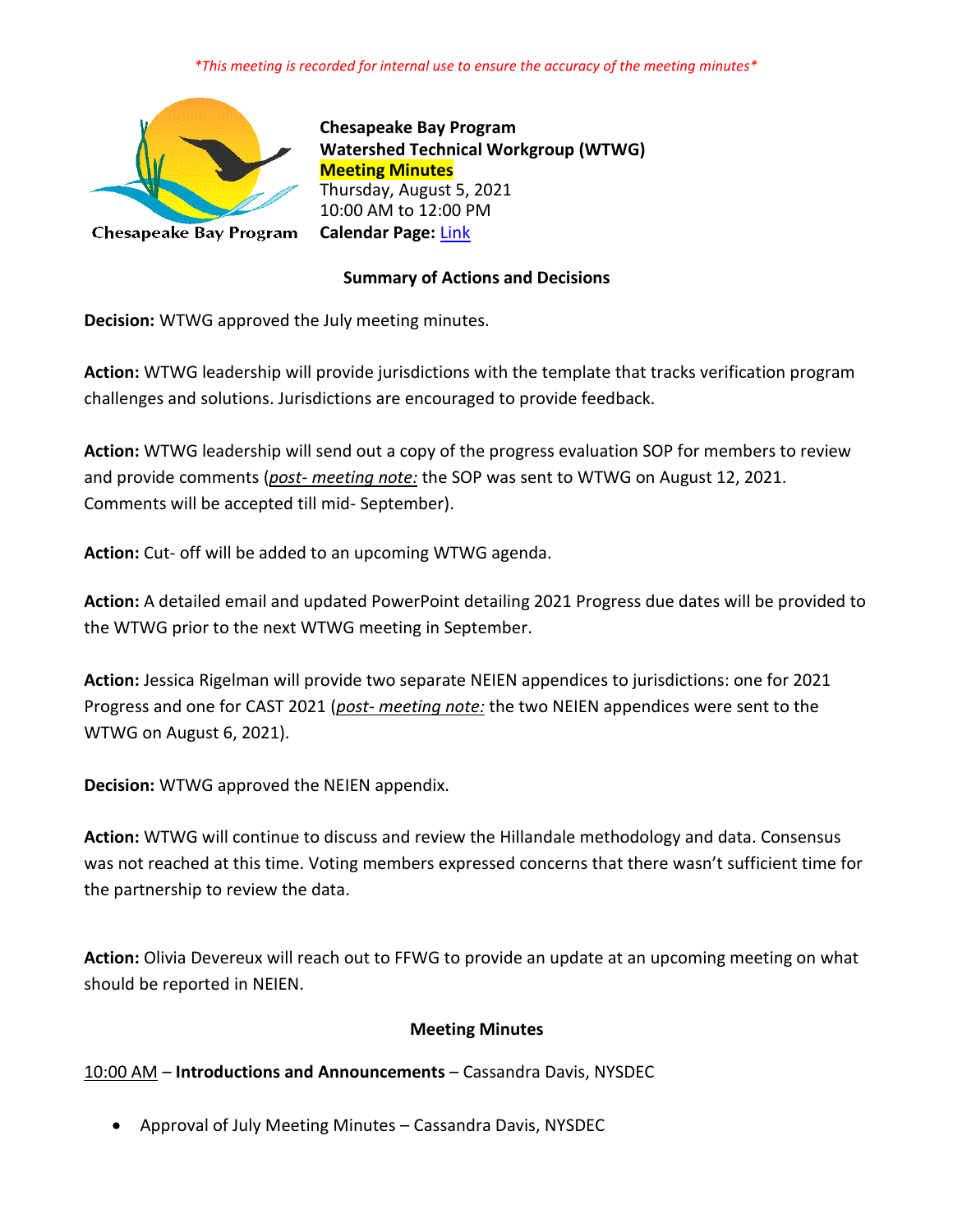#### *\*This meeting is recorded for internal use to ensure the accuracy of the meeting minutes\**

- o **Decision:** WTWG approved the July meeting minutes.
- Update to WQGI[T Governance Protocols](https://www.chesapeakebay.net/channel_files/22735/wqgit_governance_protocols__final_version_06.23.2021.pdf) Hilary Swartwood, CRC
- FWG Decision Extension of Credit Duration of Select Forestry Practices Vanessa Van Note, EPA
	- o *This discussion will come before the WQGIT in August.*
- BMP Verification Ad-Hoc Team Effort Tracking Verification Program Challenges and Solutions to those Challenges – Vanessa Van Note, EPA
	- o *Vanessa Van Note: I will send this document out to WTWG members to verify if this is valuable work to continue. Predominantly been with DE but trying to get other states information in this table.*
	- o *Lisa Beatty: is that a form or a general document?*
	- o *Vanessa Van Note: it's a template. It will be resent with the recap of this meeting, hopefully by earlier this week.*
	- o *Lisa Beatty: if you could take what you learned at our BMP webinar and include in the table that would be greatly appreciated.*
	- o *Action: WTWG leadership will provide jurisdictions with the template that tracks verification program challenges and solutions. Jurisdictions are encouraged to provide feedback.*
- WTWG's Progress on MB Charge Cassandra Davis, NYSDEC and Vanessa Van Note, EPA
	- o *ISSUE 1: QAPPs due December 1st .* 
		- *Bill Keeling: as I remember, the charge was to give the states some flexibility in the due date of the QAPPs. Some states could bring information for this year by Dec.1, but some would bring data from the previous year by Dec. 1.*
		- *Jeff Sweeney: we prefer to have everything completed by December 1; however, we realize that if there were issues with data it would require changes to the QAPP, and we understand that would occur after December 1.*
		- *James Martin: it says that comments for Progress are due after two months from December. Is QAPP feedback separate from this?*
		- Jeff Sweeney: we roll everything into the Progress feedback, which includes *feedback on QAPPs.*
		- *Bill Keeling: I guess I was taking the flexibility that states would submit one thing on December 1 and address comments from this year and next year and there wouldn't be a lot of back and forth. I am looking at it from a limited resources and personnel perspective.*
		- Jeff Sweeney: I understand, the flexibility is that you could have several months *to update and finish your QAPP before we finalize Progress.*
		- *Vanessa Van Note: The only option is that the due date is December 1<sup>st</sup> but there is flexibility to submit edits.*
	- o *ISSUE 2: Quality Requirements of BMP Data and QAPPs*
		- This needs to be in writing and then sent to the BMP Verification Ad Hoc Action *Team then on to WQGIT.*
		- *Vanessa Van Note: Would it be fair to send out a Word version of the SOP to get feedback to kick off this review or was that schedule decided upon in March?*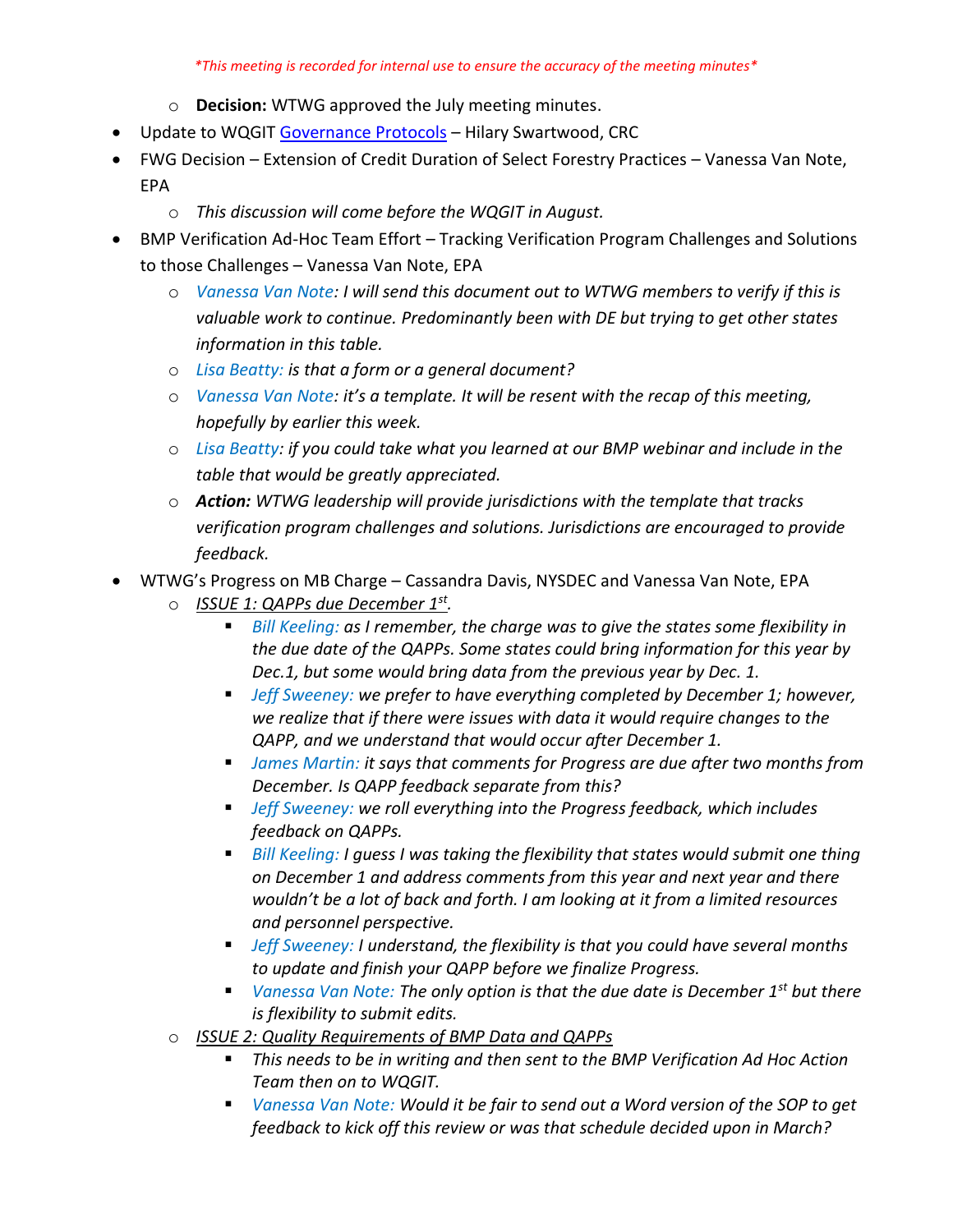*\*This meeting is recorded for internal use to ensure the accuracy of the meeting minutes\**

- Jeff Sweeney and Cassie Davis: yes, that is a good idea.
- *Action: WTWG leadership will send out a copy of the progress evaluation SOP for members to review and provide comments.*
- o *ISSUE 4: Error Reports:*
	- *Error reports were made available*
- o *ISSUE 7: Back- out and Cut- Off Procedures*
	- Some of these items have been resolved. Conversations still need to occur around *low vegetation and septic connections*
	- Cut- off is occurring due to the land use scale, we haven't reached consensus yet. *We need to revisit at a future meeting.*
	- *Action: Cut- off will be added to an upcoming WTWG agenda.*
- Status of 2020 Progress Jeff Sweeney, EPA
	- o *Not yet published, this is hopefully going to be published next week, but not set in stone. Our bosses are working on resolving any of the remaining issues.*
- 2021 Progress Upcoming Due Dates Olivia Devereux, Devereux Consulting
	- o *Olivia went through a brief ppt that provided a timeline on 2021 Progress due dates.*
	- o *Vanessa Van Note: James had a question on 2021 Progress, I believe the final progress evaluation is alluding to that?*
	- o *Olivia Devereux: we have two rounds of review (12/10 and 1/7 with 1/21 being final).*
	- o *James Martin: it seems like this is a contradiction to the previous slide where we were hearing that there would be two months of review.*
	- o *Olivia Devereux: yes, we do need to align this presentation with the previous one on the MB charge. We hope we can come back and keep providing updates on where we are at.*
	- o *Lisa Beatty: Is it on the onus for EPA to schedule meetings?*
	- o *Olivia Devereux: yes, EPA will be reaching out to each state at least once, or more often with states that have continuing issue.*
	- o *Jeff Sweeney: we are at the end of a milestone period, and we are trying to finish off CAST 2021 as well. This is a lot of work.*
	- o *Vanessa Van Note: the main point to get across here is that we are trying to make this a more collaborative effort. This ppt is a template and we can make changes as needed.*
	- o **Action:** A detailed email and updated PowerPoint detailing 2021 Progress due dates will be provided to the WTWG prior to the next WTWG meeting in September.
- Update on At- large membership Vanessa Van Note, EPA
- Other announcements

10:30 AM – **NEIEN Appendix Data** – Jess Rigelman, J7 Inc.

Jess Rigelman will review the NEIEN Appendix changes and updates.

#### **Discussion:**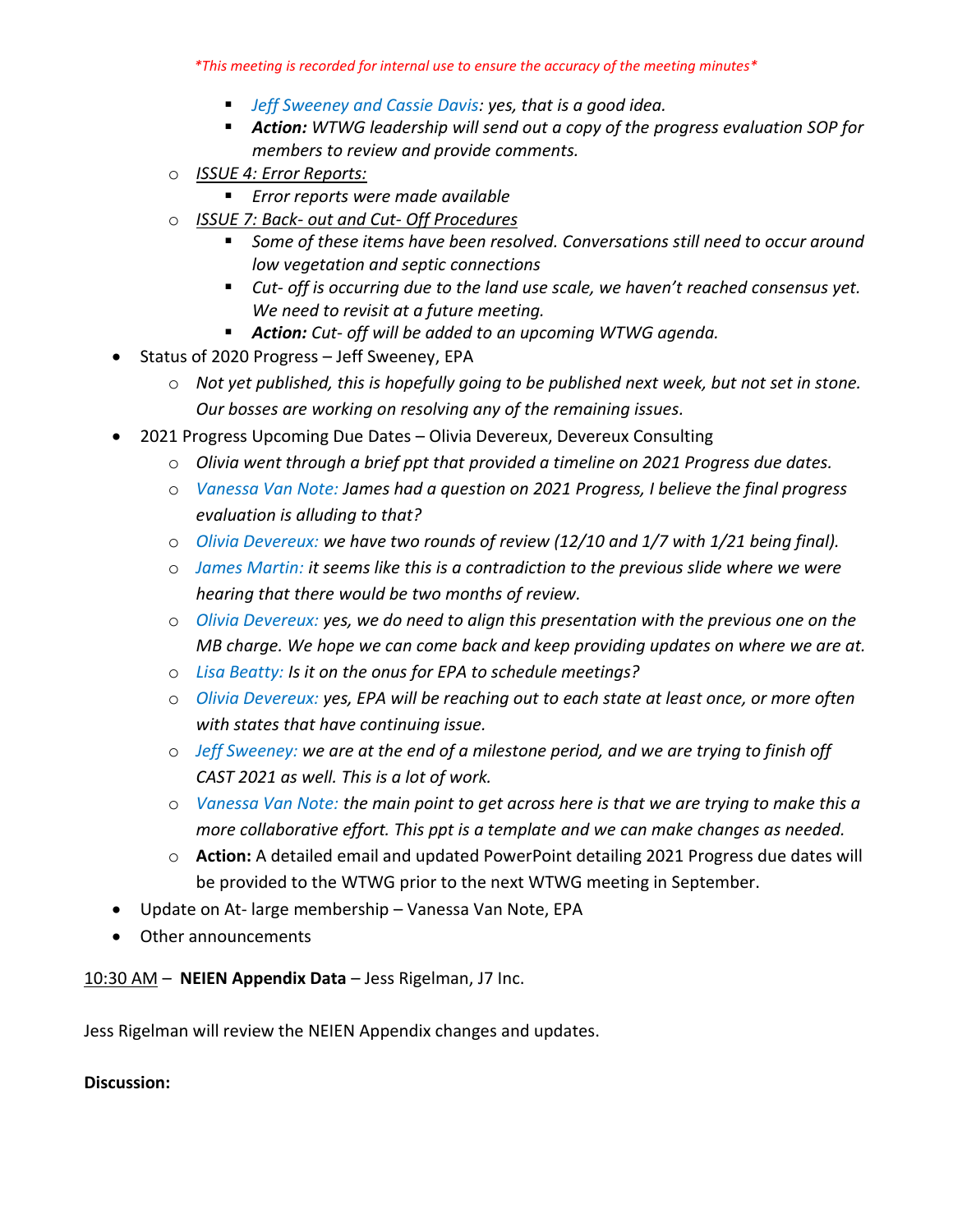*Bill Keeling:* if next year that BMP is supposed to be retired, then shouldn't it not go into CAST 19? *Jessica Rigelman:* as far as CAST 19 2021 official Progress only some of the BMPs will go in and the credit durations won't go in till CAST 2021 (which is for all progress).

*Matt English:* since this is the end of the milestone period, aren't we running both models: CAST 2019 to review our milestones, and then CAST 2021 for all of 2021 progress. For these practices that get retired or are redistributed to different BMPS, do we need to have a certain NEIEN run with 2019 and resubmit for 2021?

*Bill Keeling:* it would be much better for me to have two NEIEN appendices: one for 2021 Progress and one for CAST 2021.

*Jess Rigelman:* Resubmitting is up to the jurisdictions.

*Chris Brosch:* I am just curious how some of these BMPs got turned off?

*Olivia Devereux:* It appears that it was a staff decision and not a partnership decision. But it's great to have Leon Tillman from NRCS on board because he caught these and some urban BMPs too.

*Chris Brosch:* If these weren't in the appendix and DE decided to use them, would we then not get credit?

*Bill Keeling:* most of these are synonyms for other BMPs. If you had inputted some of the retired ones it would show up as an error report.

*Jess Rigelman:* to be clear, these weren't being reported, but they shouldn't have been removed.

*Chris Brosch:* If you are taking motions, DDA approves of NEIEN

*Jason Keppler:* MD seconds that motion

*Bill Keeling:* If I get those two separate appendices, VA approves of it too. I also have an announcement/ comment. Going through the data I found something and I don't know what the other states are seeing it. But it appears there are certain Federal agencies reporting everything as urban and from my discussions with them, that's what they were told to do. So, even if they're in a rural area and have no urban land, they're reporting Urban BMPS.

*Olivia Devereux:* They don't have any agricultural land in the model, so yeah.

*Bill Keeling:* Right but that's not proper way of reporting to say I'm doing all this. So, vegetated treatment area on what has been forest. There's also units issues. I'm just saying in this type of situation if there's any doubt, we're going to throw it out.

*Olivia Devereux:* So, let's say that you have federal facility that has land. In the real world, it's not in the model that they should report there. But vegetated environmental buffers or whatever they have. And put it on, because it obviously is, I land that facility will not receive credit for it, but the state will. Because that agricultural land would have been assigned as non- federal in the model. And that's how they should report.

*Bill Keeling:* I think we are supposed to be providing verifiable data, that what we're reporting is real. And what's on the ground and from what I was told, EPA has told federal agencies to, in essence, falsify their reporting.

*Olivia Devereux:* I didn't know about that, was that, like an official letter or something? Or what was that from?

*Bill Keeling:* I'm not trying to point fingers, but I'm saying if you're doing an agricultural BM, and it happens to be within a federal facility and there are a number of federal agencies that do not have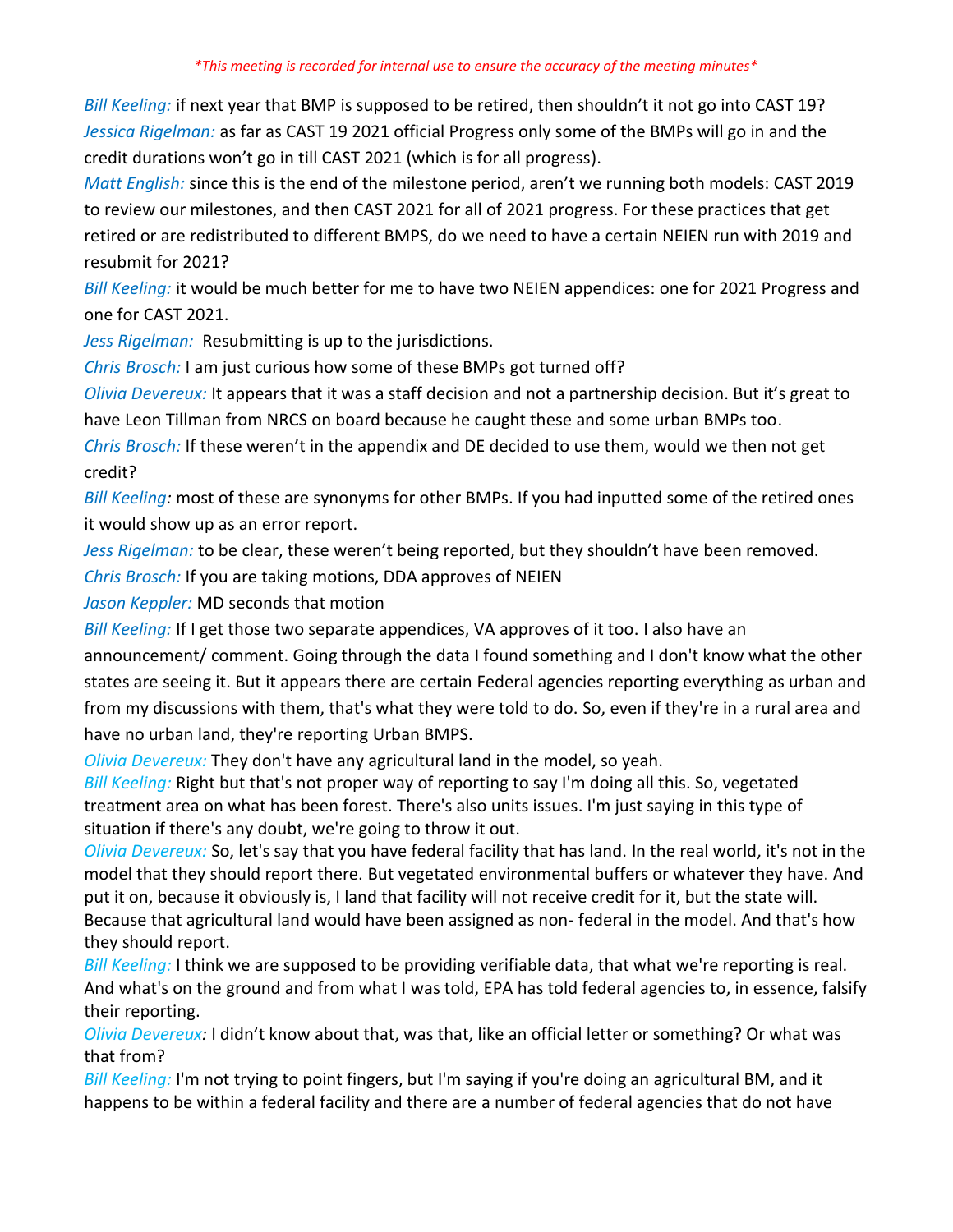very much of any developed land on their facilities, they should not be trying to report that as some kind of urban.

*Jess Rigelman:* Yes, Bill is correct because it was removed from their federal agency footprint and given to non-fed. So those acres were assigned to non-fed and that would be the most accurate reporting. They should be reporting that as is.

*Greg Sandi:* I believe MD requires federal facilities to report to our conservation districts and then the data from our rates and districts works its way up through a conservation tracker and so that's how we deal with Agricultural practices on federal. Jason, you can correct me if I'm wrong here.

*Olivia Devereux:* I just think we need to reach out to John Maleri, who's chair of the FFWG and check in and see if we can make an announcement to clarify how this should work at an upcoming meeting. So I'll shoot, John an email and ask if we can make an update to clarify things.

*Cassie Davis:* Thanks Olivia. Everyone, I want to move forward on our update on the Hillandale methodology just so we have enough time today.

No objections from the remaining jurisdictions. NEIEN appendix was approved.

**Action:** Olivia Devereux will reach out to FFWG to provide an update at an upcoming meeting on what should be reported in NEIEN.

**Action:** Jessica Rigelman will provide two separate NEIEN appendices to jurisdictions: one for 2021 Progress and one for CAST 2021 (*post- meeting note:* the two NEIEN appendices were sent to the WTWG on August 6, 2021).

**Decision:** WTWG approved the NEIEN appendix.

11:00 AM **– Update on Hillandale Methodology –** Vanessa Van Note and Jeff Sweeney, EPA- CBPO, and Mark Dubin, UMD

Vanessa Van Note and Jeff Sweeney will provide an overview of how the Hillandale layer population (which is not currently accounted for in the watershed model) should be incorporated into CAST and discuss the potential impacts the inclusion of the Hillandale population may have on the watershed. Mark Dubin will be present to answer questions regarding the data collection process.

- The following topics will be addressed during the presentation:
	- o What is a "Change Product" to a milestone model update,
	- o How incorporating this data will not affect the model phase calibration,
	- o How the manure will be distributed across the watershed,
	- o How the feeding space land use will be impacted,
	- o How watershed loads (EOS and EOT) may be impacted.

*Decision Requested:* WTWG consensus on including Hillandale data into CAST 2021.

*Please note: The requested decision will be conducted using a roll call vote from signatory members. We also request each member who is opposed to provide a rationale for their opposition for proper*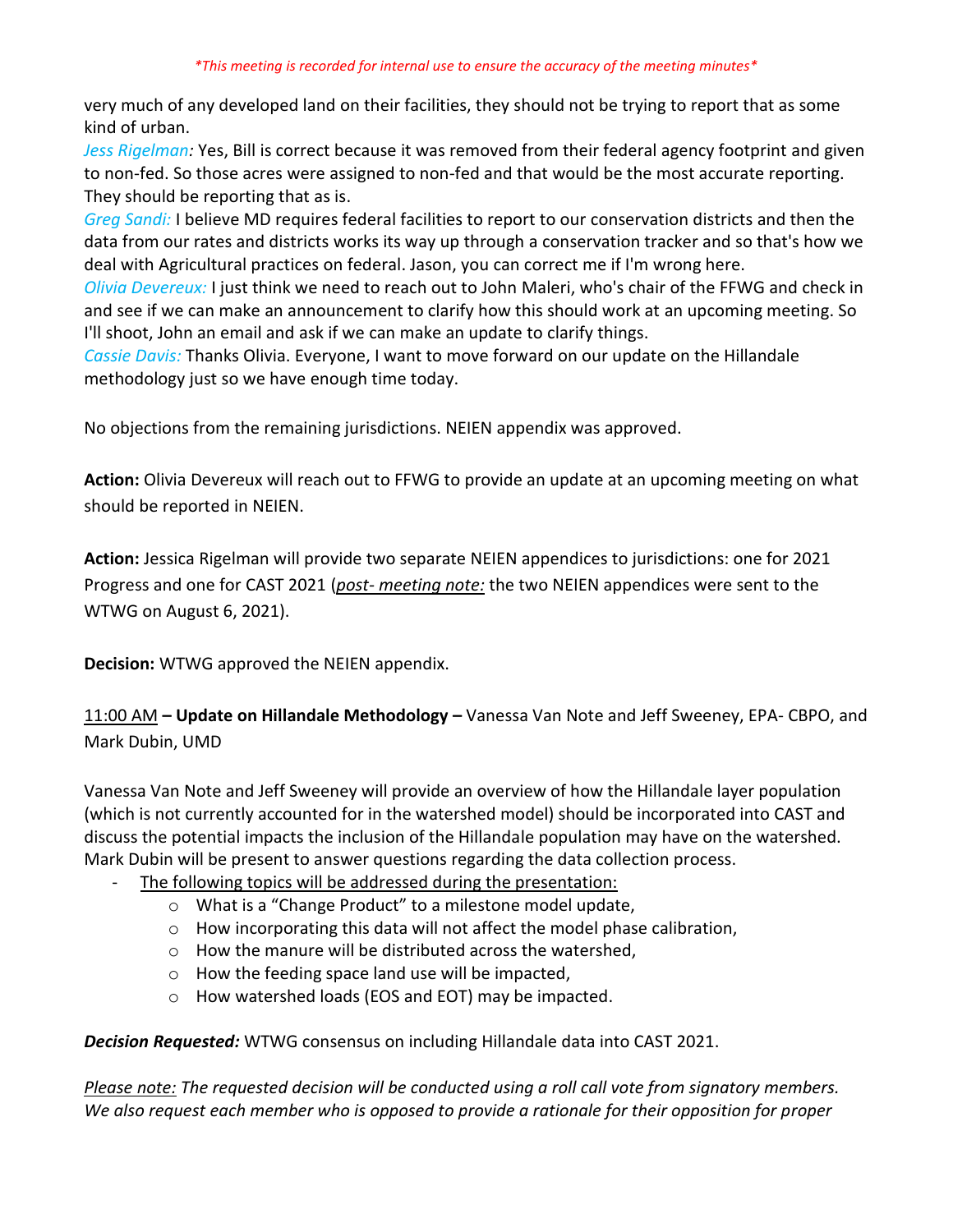*documentation of the decision. If the data is not incorporated into CAST-21, it will eventually be included in the calibration of Phase 7.*

### **Discussion:**

*Ron Ballew:* Hillandale took over management around 2000. At that time there were three sites in operation with 1.3 million birds**.** 

*Bill Keeling*: it was unclear whether NAS reflected those changes. And if it's not reflected in any NAS data, I must wonder the impact of the SPARROW data.

*Gary Shenk:* you could certainly say that about any data set. It certainly would have come out differently, but I think that could be said about any data set. We always go with the best data we have at the time. The only way to be completely consistent with the TMDL, model calibrations, etc. is to not change the model at all, but the partnership decided that we wanted to update the model to reflect more accurately what is happening on the ground.

*Greg Sandi:* From my perspective, it isn't going through sufficient review from the partnership and that's a problem for me. If we are talking about including new data in the model, there is a process. The WTWG isn't necessarily the WG to decide whether the data is good enough to be inputted in the model. I feel this is a rushed decision and I feel like it's not going through the proper process to get approval.

*Loretta Collins:* The reason it hasn't gone through AgWG is because of timing. We had just gotten enough data right before our last meeting in July. Timing being what it was, I wanted this to come to WTWG first before going to AgWG. As far as a nuts-and-bolts conversation, it seems WTWG has more of a say in approving. In terms of validating the data, it's industry data and that's a new thing for the partnership.

*Greg Sandi:* Industry data isn't necessarily new because the NAS data was industry data, and if they are not reporting to NAS that's a big problem for us.

*Loretta Collins:* are you talking about the NAS surveys? If so, that's something we have been considering because we don't incorporate that right now.

*Greg Sandi:* there are existing ways of getting this data included, but once we start this precedent, and don't get me wrong I am all for better data, it could open the door to other things that we don't necessarily want.

*Lisa Beatty:* we brought this up formally for CAST 2017, so it wasn't last minute.

*Greg Sandi:* from our perspective, we were on board from day 1, but the data wasn't provided very timely.

*James Martin:* 2017 Progress could not have reported all those birds

*Jess Rigelman:* it was cut off in the regular 2017 land use. The two versions I ran were the exact same: one included Hillandale, one did not.

*Ted Tesler:* it would have included the manure transportation if it was reported.

*Ron Ballew:* all the facilities have nutrient management plans, which would have been available to PA which could be used to track manure transport.

*Greg Sandi:* is it generated annually?

*Ron Ballew:* that is correct.

*Chris Brosch:* what are you doing with the manure?

*Ron Ballew*: manure is transported to different locations. Not necessarily used for treatment.

*Pat Thompson:* This treatment facility was completed in 2013 and operated intermittently through

2013-14-15 and hasn't operated since 2017 due to lack of demand for trading credits.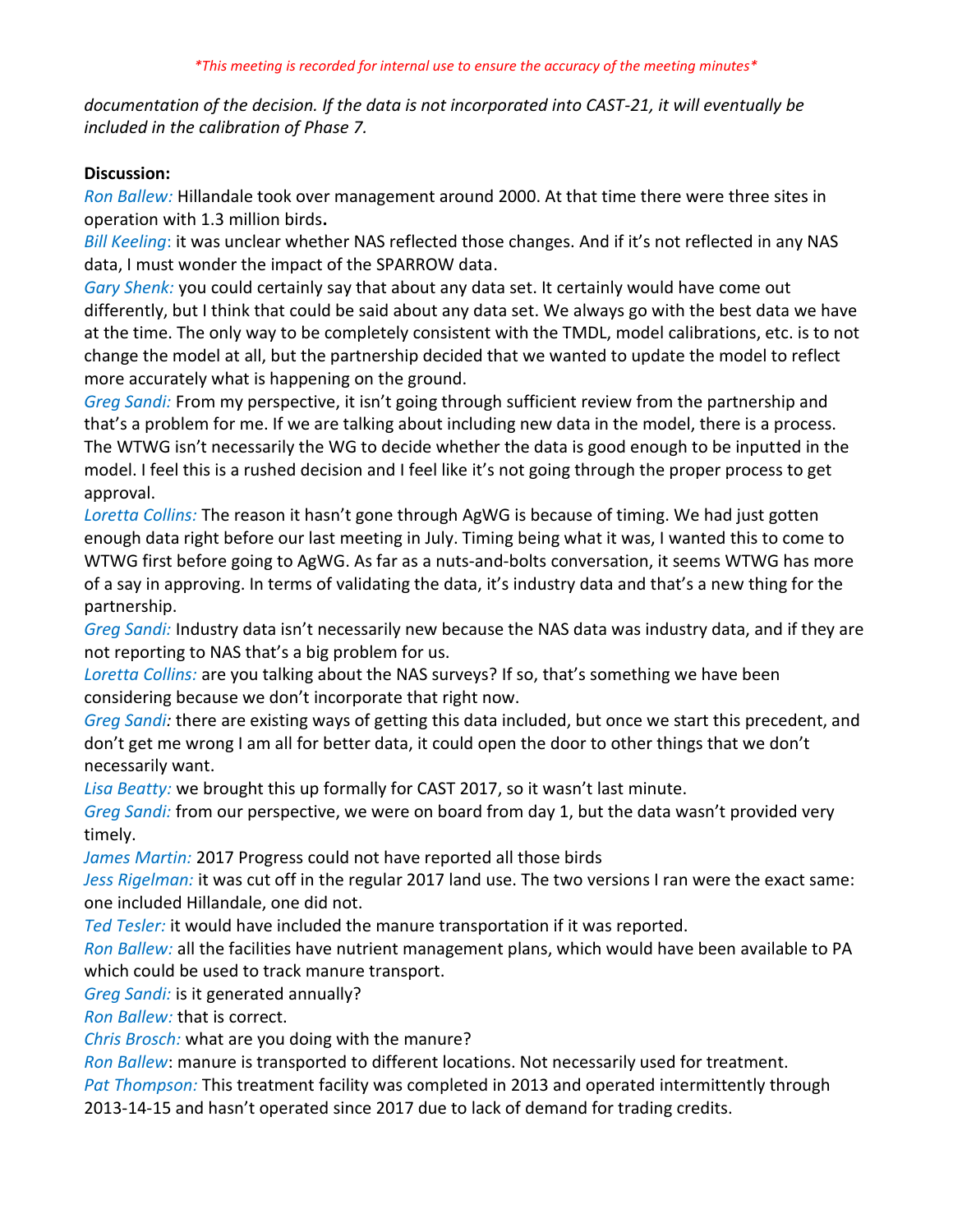*Mark Dubin:* Hillandale has been transporting 100% of their solids. The only application they make on their property is with egg wash water.

*Greg Sandi:* it still sounds to me like there are some issues that haven't been resolved. I hear what you are saying, and I do agree that it needs to be incorporated, but the process counts. And I think the partnership needs time to understand the data etc.

*Cassie Davis:* I just want to be respectful of everyone's time, so I suggest we table this discussion as I do not think we will be reaching consensus.

*Chris Brosch:* so, moved. Tabling makes the most sense to me.

*Greg Sandi:* I concur.

*Greg Sandi:* I want to thank Vanessa and everyone for explaining this and I know we didn't reach consensus, but it was very helpful.

**Action:** WTWG will continue to discuss and review the Hillandale methodology and data. Consensus was not reached at this time. Voting members expressed concerns that there wasn't sufficient time for the partnership to review the data.

## 12:00 PM – *Meeting Adjourn*

# *Next Meeting: September 2, 2021, from 10:00 to 12:00 PM*

*Call Participants* Hilary Swartwood, CRC Olivia Devereux, Devereux Consulting Cassandra Davis, NYSDEC Vanessa Van Note, EPA Jeff Sweeney, EPA Jessica Rigelman, J7 Ruth Cassilly, UMD Suchith Ravi, UMCES Jason Keppler, MDA Chris Brosch, DDA Clare Sevcik, DNREC Emily Dekar, USC Dave Montali, Tetra Tech Arianna Johns, VA DEQ Elliott Kellner, WVU Frank Schneider, PA SCC Jessica Rodriguez, DoD Loretta Collins, UMD Lisa Beatty, PA DEP Gary Shenk, USGS Elizabeth Hoffman, MDA